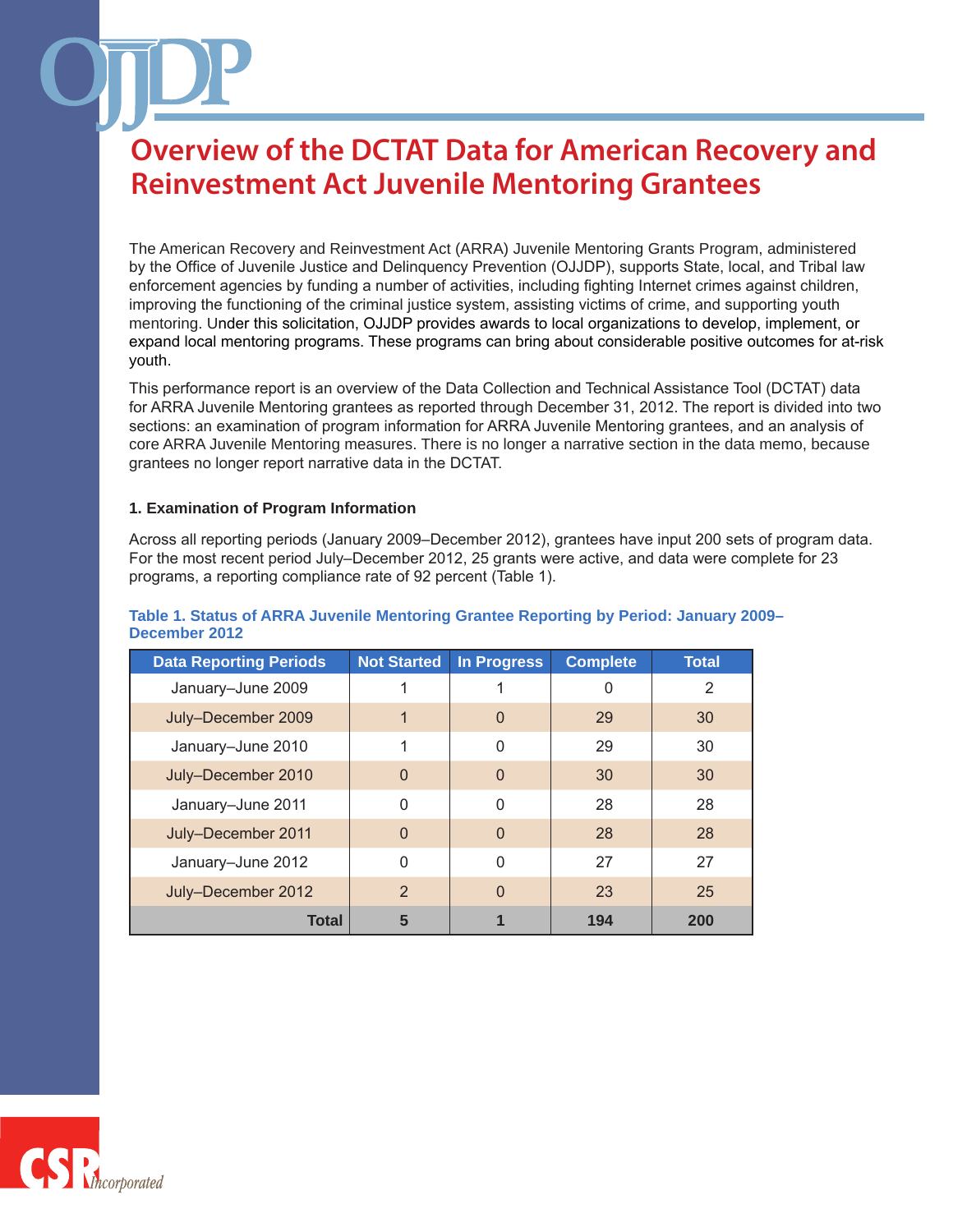In examining the grant amounts by State for the most recent reporting period, Maryland received the most funds, followed by Pennsylvania (Table 2).1

| <b>Grantee State</b> | <b>Grant Amount (Dollars)</b> |
|----------------------|-------------------------------|
| CA                   | \$1,494,523                   |
| CO                   | 996,483                       |
| IA                   | 950,043                       |
| LA                   | 982,175                       |
| MA                   | 499,830                       |
| MD                   | 19,160,337                    |
| <b>MN</b>            | 500,000                       |
| NС                   | 978,499                       |
| <b>NM</b>            | 499,998                       |
| OН                   | 500,000                       |
| <b>OR</b>            | 500,000                       |
| PA                   | 17,829,110                    |
| <b>SC</b>            | 486,169                       |
| SD                   | 499,908                       |
| <b>TN</b>            | 500,000                       |
| <b>TX</b>            | 500,000                       |
| <b>WA</b>            | 1,000,000                     |
| WI                   | 497,691                       |

| Table 2. Total Grant Amount by State (Dollars): July-December 2012 |  |  |
|--------------------------------------------------------------------|--|--|
|--------------------------------------------------------------------|--|--|

<sup>1</sup> Amounts represent the State to which the grants were awarded. They do not necessarily indicate the State in which grant money is being used to conduct activities.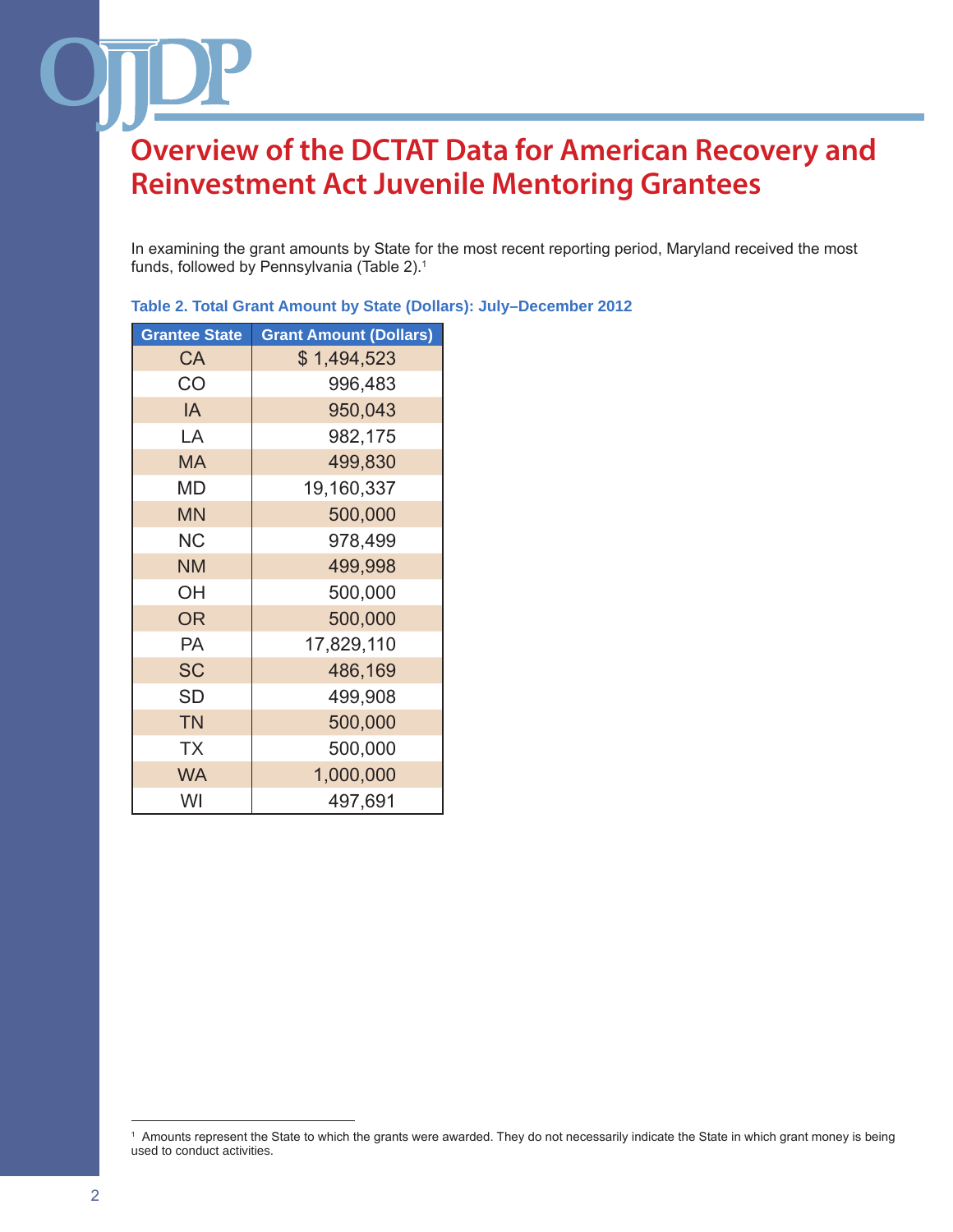The most grants and/or subgrants awarded during this reporting period went to Maryland (*n* = 11), followed by Iowa (*n* = 9) and South Carolina (*n* = 9). Figure 1 shows a comparison among 18 grantee States.



**Figure 1. Grants and/or Subgrants by State: July–December 2012**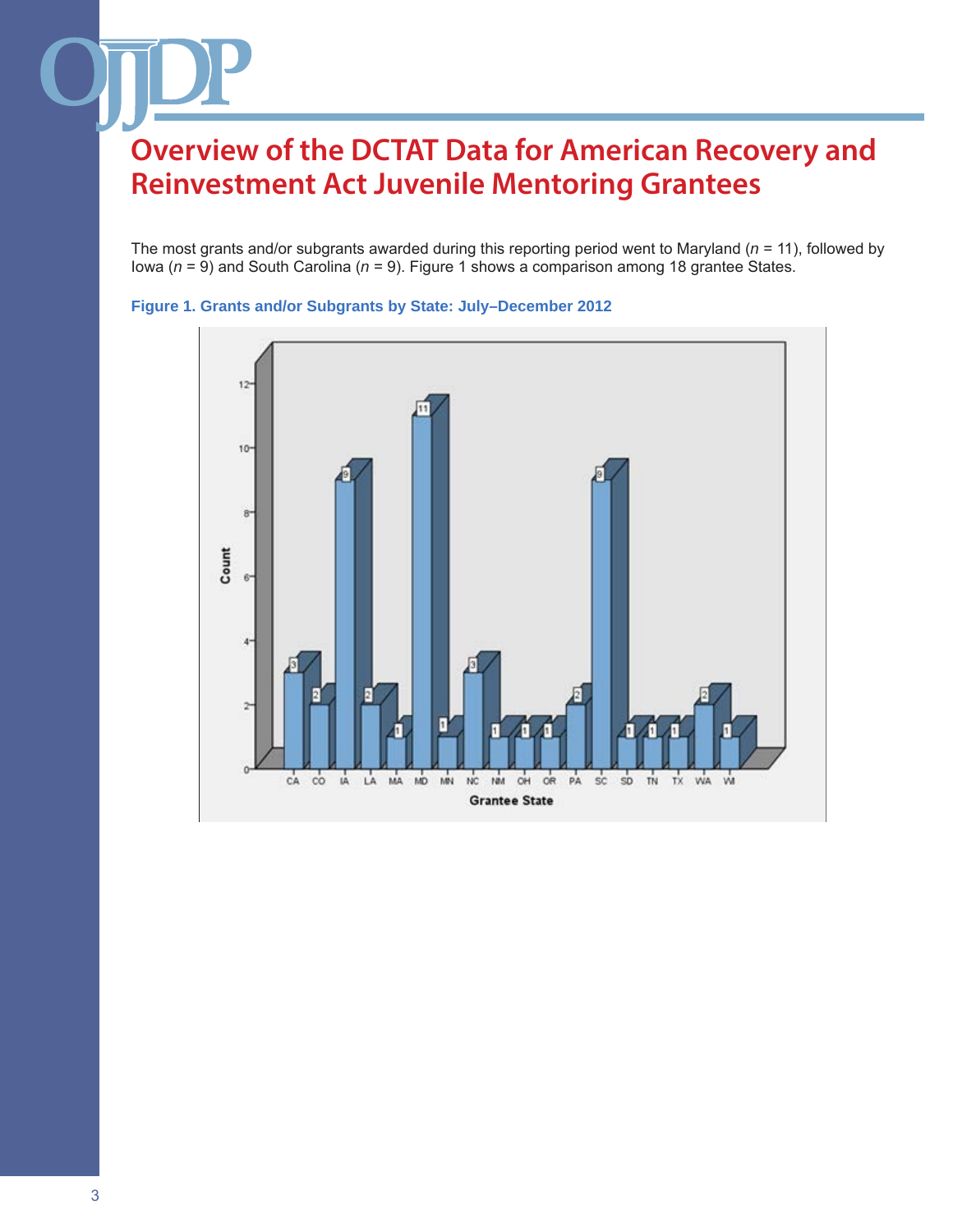Analysis of implementing agencies for this period revealed that the largest numbers of programs were with nonprofit community-based organizations (70 percent). Schools or other education organizations accounted for 24 percent of awards, while other community-based organizations and government agencies represented 4 percent (Figure 2).



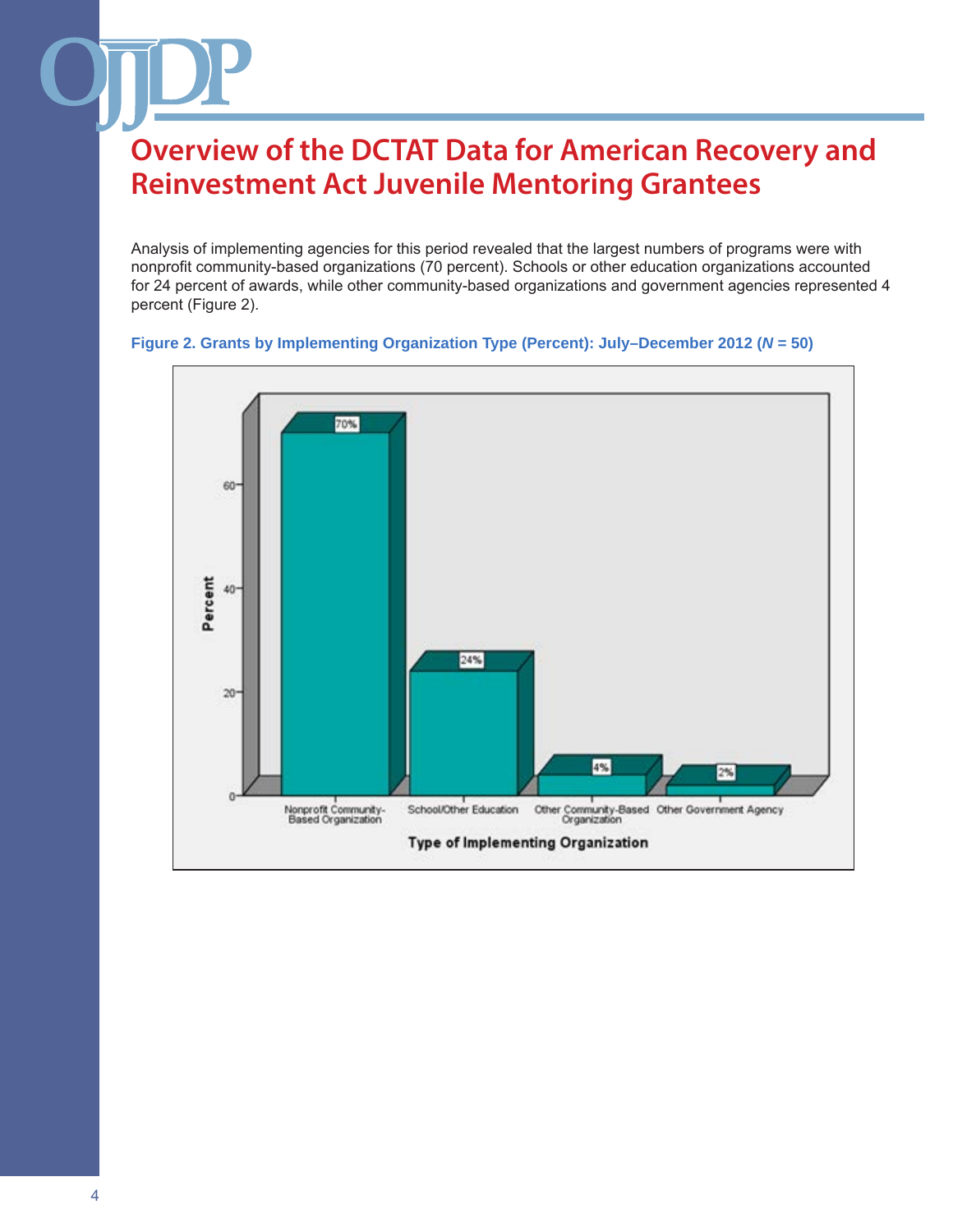Table 3 provides an aggregate of demographic data for the July–December 2012 reporting period. More specifically, the numbers in the table represent the population actually served by ARRA Juvenile Mentoring grantees during their project period. Targeted services include any approaches specifically designed to meet the needs of the intended population (e.g., gender-specific, culturally based, and developmentally appropriate services).

#### **Table 3. Target Population: July–December 2012**

|                        | <b>Population</b>                          | <b>Grantees Serving Group</b><br><b>During Project Period</b> |
|------------------------|--------------------------------------------|---------------------------------------------------------------|
| <b>RACE/ETHNICITY</b>  | American Indian/Alaskan Native             | 15                                                            |
|                        | Asian                                      | 15                                                            |
|                        | <b>Black/African American</b>              | 36                                                            |
|                        | Hispanic or Latino (of Any Race)           | 32                                                            |
|                        | Native Hawaiian and Other Pacific Islander | 6                                                             |
|                        | Other Race                                 | 26                                                            |
|                        | White/Caucasian                            | 39                                                            |
|                        | Caucasian/Non-Latino                       | 10                                                            |
|                        | Youth Population Not Served Directly       | 5                                                             |
| <b>JUSTICE SYSTEM</b>  | At-risk Population (No Prior Offense)      | 40                                                            |
| <b>STATUS</b>          | <b>First-time Offenders</b>                | 22                                                            |
|                        | <b>Repeat Offenders</b>                    | 10                                                            |
|                        | <b>Sex Offenders</b>                       | $\mathbf{1}$                                                  |
|                        | <b>Status Offenders</b>                    | 12                                                            |
|                        | <b>Violent Offenders</b>                   | 9                                                             |
|                        | Youth Population Not Served Directly       | 6                                                             |
| <b>GENDER</b>          | Male                                       | 41                                                            |
|                        | Female                                     | 39                                                            |
|                        | Youth Population Not Served Directly       | $\sqrt{5}$                                                    |
| <b>AGE</b>             | $0 - 10$                                   | 24                                                            |
|                        | $11 - 18$                                  | 38                                                            |
|                        | Over 18                                    | $\overline{4}$                                                |
|                        | Youth Population Not Served Directly       | $\sqrt{5}$                                                    |
| <b>GEOGRAPHIC AREA</b> | Rural                                      | 27                                                            |
|                        | Suburban                                   | 18                                                            |
|                        | Tribal                                     | $\overline{4}$                                                |
|                        | Urban                                      | 29                                                            |
|                        | Youth Population Not Served Directly       | 5                                                             |
| <b>OTHER</b>           | <b>Mental Health</b>                       | 19                                                            |
|                        | Substance Abuse                            | 18                                                            |
|                        | Truant/Dropout                             | 24                                                            |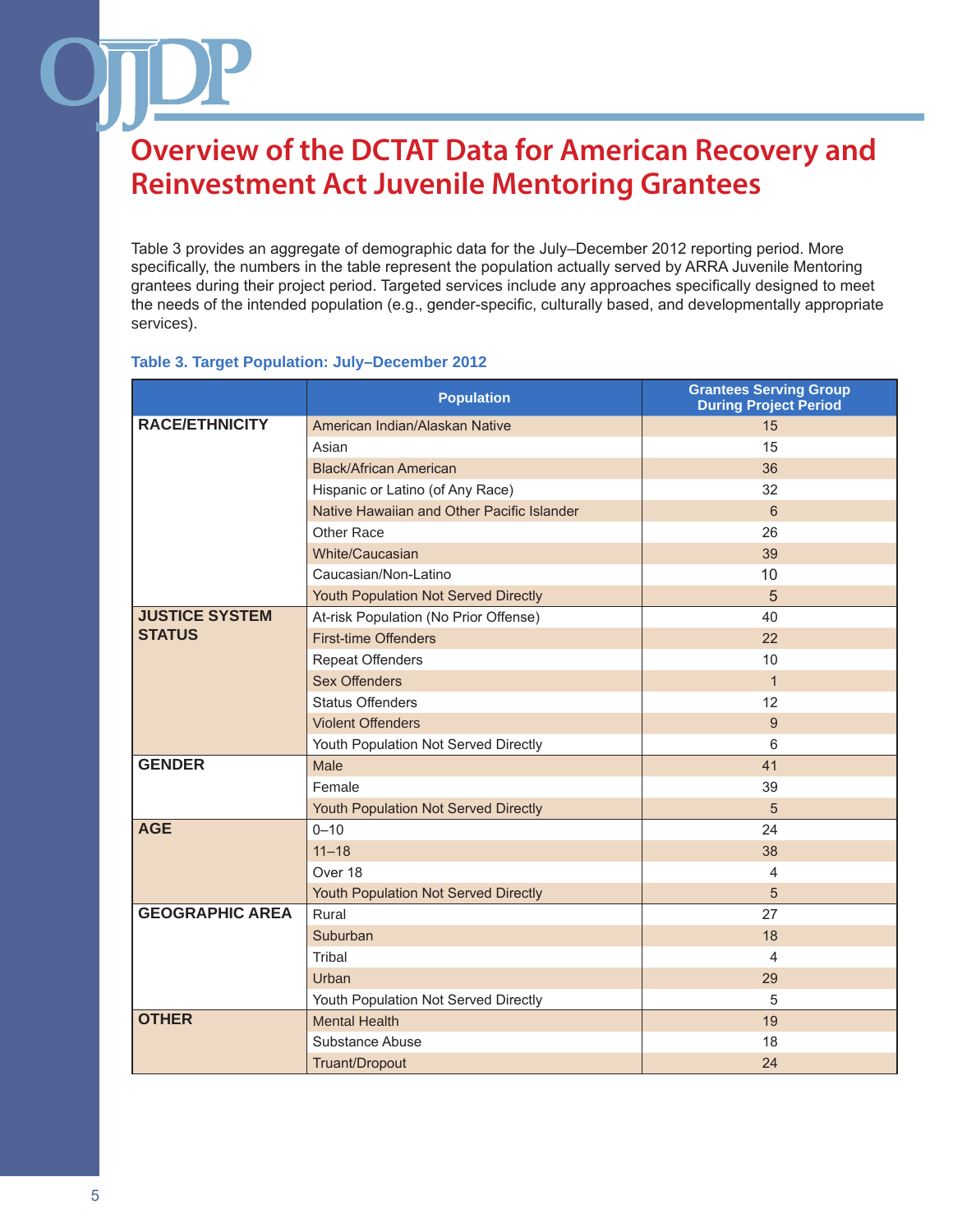### **2. Analysis of Core Measure Data from July–December 2012**

During the July–December 2012 reporting period, 59 percent of essential services were maintained without interruption because of funding from the Recovery Act. In addition, 773 new essential services were funded, and 1,045 services were enhanced due to Recovery Act funds (Table 4).

#### **Table 4. Recovery Measures: July–December 2012**

| Percent of essential services maintained because of funding from Recovery Act | 59%   |
|-------------------------------------------------------------------------------|-------|
| Number of new essential services funded by Recovery Act                       | 773   |
| Number of enhanced essential services funded by Recovery Act                  | 1.045 |

During the July–December 2012 reporting period, 90 percent (\$14,393,962) of Federal funds were being spent by ARRA Juvenile Mentoring grantees and subgrantees who had implemented evidence-based programs and practices (Figure 3).

#### **Figure 3. Grant Funds for Evidence-Based Programs and Practices: July–December 2012**

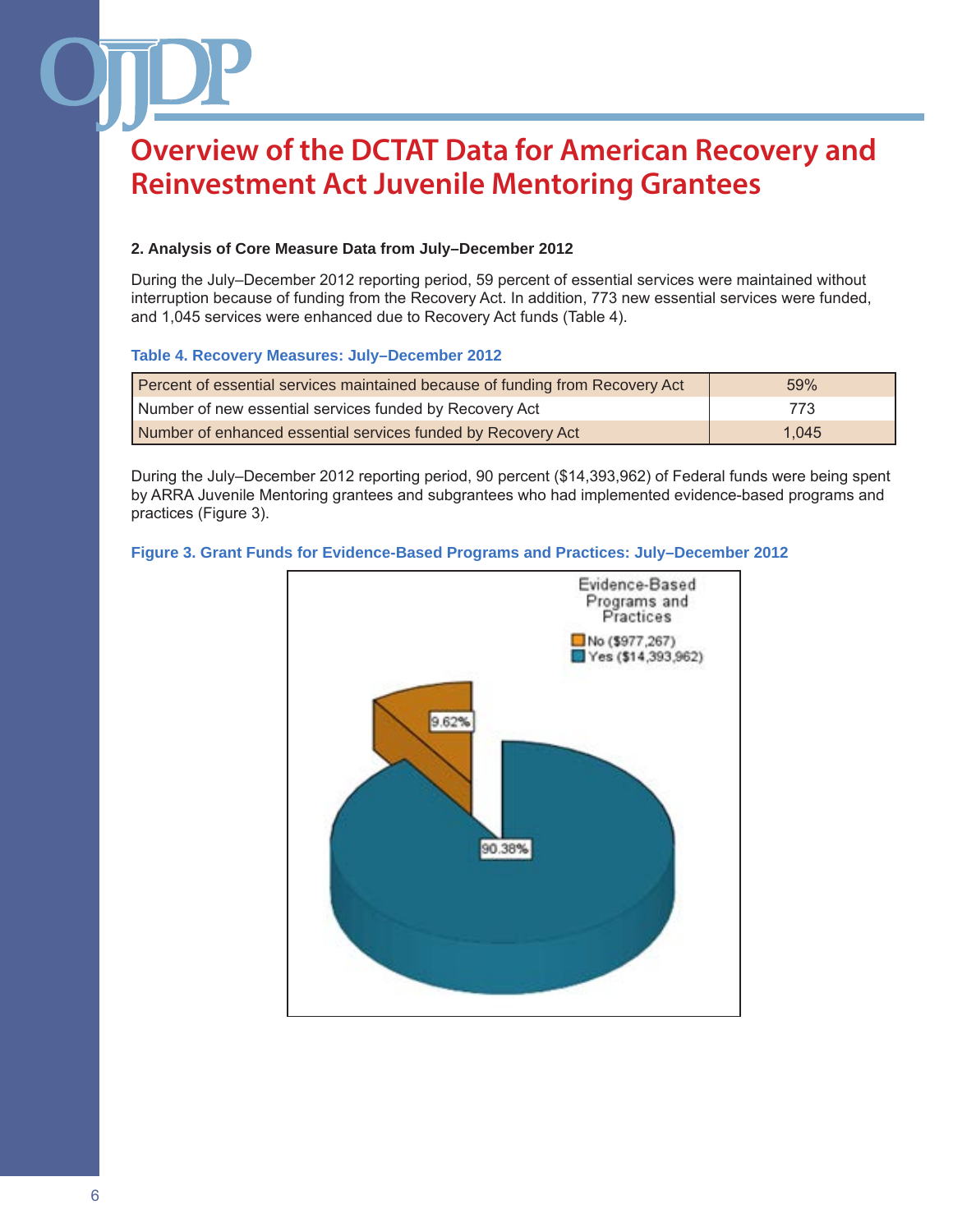The majority of ARRA Juvenile Mentoring grantees and subgrantees are implementing evidence-based practices across reporting periods. In the July–December 2012 reporting period, 47 programs (90 percent) implemented evidence-based programs and practices (Figure 4).



#### **Figure 4. Evidence-Based Practices and Programs by Reporting Period: January 2009–July 2012**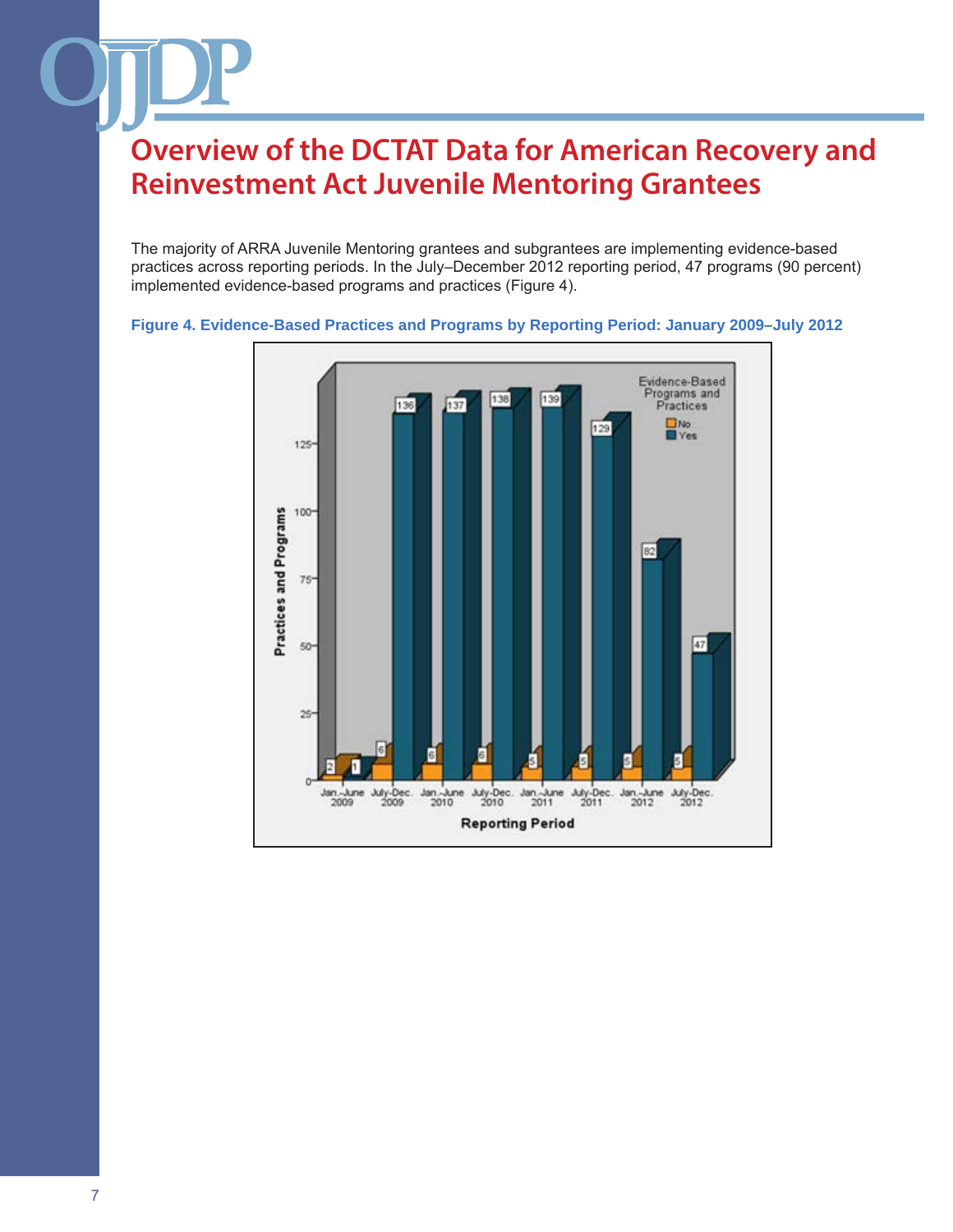#### *Aggregate of Performance Measures Data*

The next section presents an aggregate of performance measures data (Table 5). Of the 4,802 youth served by ARRA Juvenile Mentoring grantees, 4,643 (96 percent) were served using an evidence-based program or practice. In addition, 66 percent (*n*=506) of eligible youth exited programs after completing program requirements. Each grantee defines the requirements needed for a youth to complete each program. Sometimes a program cannot be completed in the 6 months represented by the reporting period. For example, in one program, youth have to complete 9 months of mentoring to be considered successful. If a youth exits such a program for any reason before 9 months of mentoring is complete, he or she is considered unsuccessful. The lack of a shorter-term definition for program completion therefore decreases the overall program completion rate.

Performance measures about the program mentors were also collected. During the reporting period, 1,261 new program mentors were recruited. Of the 1,192 mentors who began training, 1,182 (99 percent) successfully completed it. Moreover, 77 percent of mentors reported that they had increased knowledge about their program area. Of the 2,456 mentors in the program during the reporting period, 2,066 (84 percent) remained active mentors.

Collaboration with active partners also helps mentoring programs succeed. One hundred percent of the mentoring programs reported having active partners during the reporting period, indicating widespread community involvement and buy-in, which is essential to the success of these programs.

| <b>Performance Measure</b>                                             | <b>Youth or Mentors</b>   |                                                   |                |
|------------------------------------------------------------------------|---------------------------|---------------------------------------------------|----------------|
| Program youth served                                                   | 4,802                     |                                                   |                |
| Program youth served using<br>an evidence-based program or<br>practice | 4,643                     |                                                   |                |
| Program mentors recruited                                              | 1,261                     |                                                   |                |
|                                                                        |                           | <b>Completed</b>                                  | <b>Percent</b> |
| Program youth completing<br>program requirements                       | 761                       | 506                                               | 66             |
| <b>Mentors successfully</b><br>completing training                     | 1,192                     | 1,182                                             | 99             |
| Trained mentors with<br>increased knowledge of<br>program area         | 1,850                     | 1,441                                             | 77             |
|                                                                        |                           | <b>Active</b>                                     | <b>Percent</b> |
| Mentor retention rate                                                  | 2,456 mentors             | 2,066 active mentors                              | 84             |
| Mentoring programs with<br>active partners                             | 126 mentoring<br>programs | 126 mentoring<br>programs with active<br>partners | 100            |

### **Table 5. Performance Measures: July–December 2012**